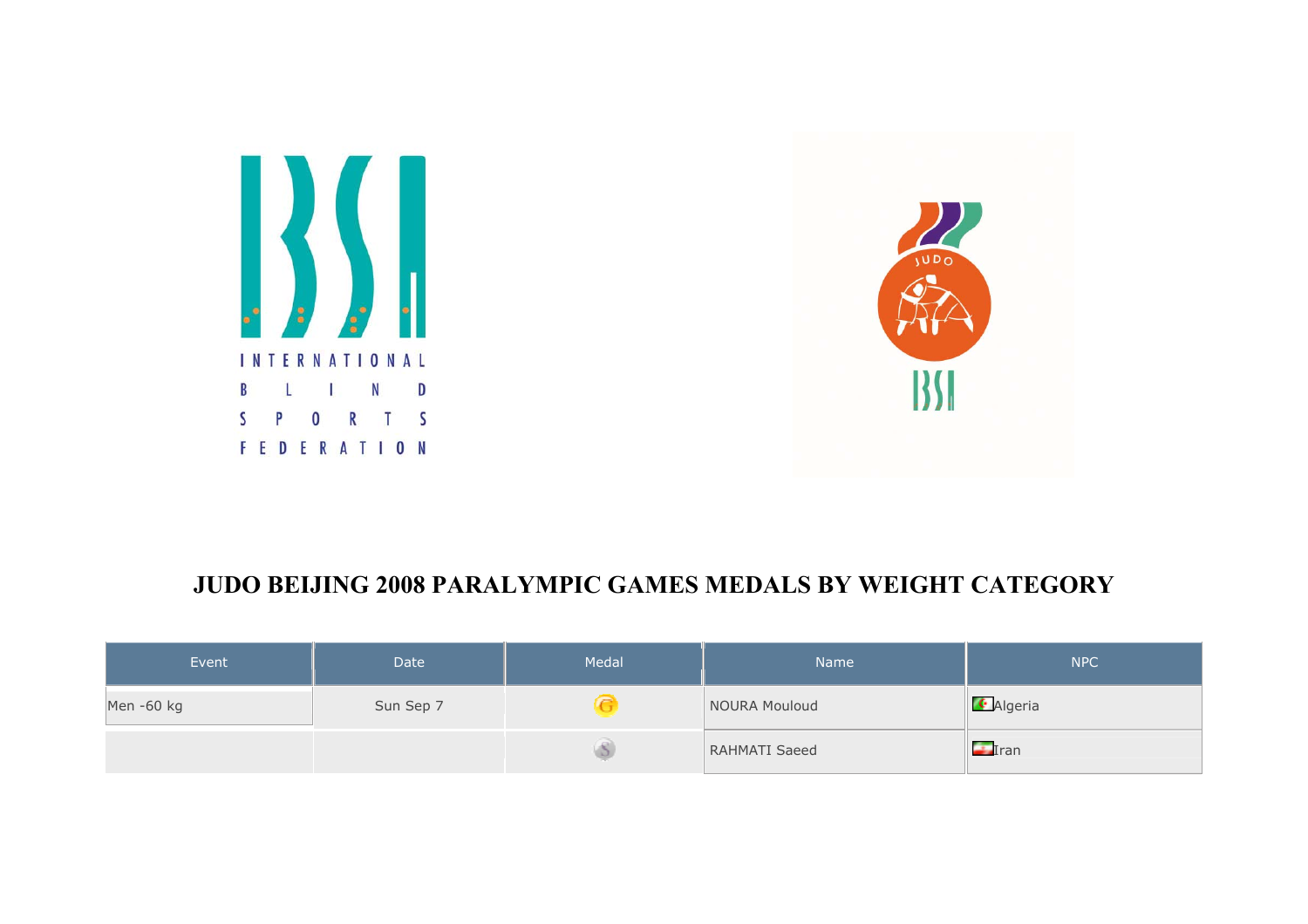|              |           |                         | <b>IBRAHIMOV Ramin</b>     | <b>Azerbaijan</b> |
|--------------|-----------|-------------------------|----------------------------|-------------------|
|              |           |                         | LI Xiaodong                | <b>China</b>      |
| Men -66 kg   | Sun Sep 7 | G                       | LAMRI Sidali               | <b>C</b> Algeria  |
|              |           | $\overline{\mathbf{S}}$ | FUJIMOTO Satoshi           | $\bigcirc$ Japan  |
|              |           |                         | KALLUNKI Jani              | $F$ Finland       |
|              |           |                         | <b>SANCHEZ Victor</b>      | $\epsilon$ Cuba   |
| Women -48 kg | Sun Sep 7 | $\bullet$               | <b>GUO Huaping</b>         | <b>China</b>      |
|              |           | $\mathcal{S}$           | CARDOSO Karla              | <b>C</b> Brazil   |
|              |           |                         | POTAPOVA Victoria          | Russian Fed.      |
|              |           |                         | <b>BRUSSIG Carmen</b>      | Germany           |
| Women -52 kg | Sun Sep 7 | G                       | CUI Na                     | <b>China</b>      |
|              |           | S                       | AURIERES-MARTINET Sandrine | France            |
|              |           |                         | STEPANYUK Alesya           | Russian Fed.      |
|              |           |                         | <b>FERREIRA Michelle</b>   | <b>C</b> Brazil   |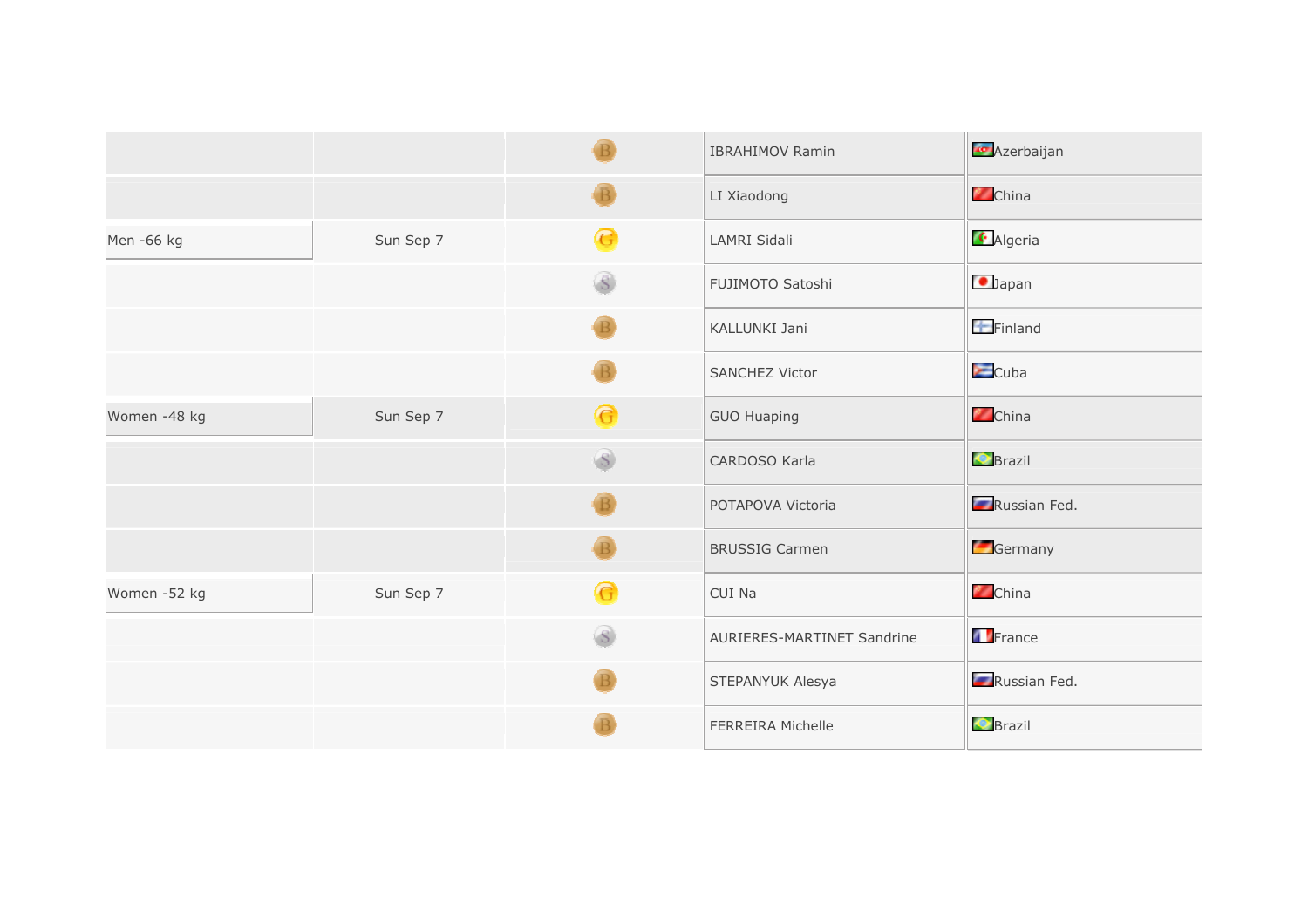| Men -73 kg   | Mon Sep 8 | $\bullet$    | <b>AVILA Eduardo</b>    | Mexico                   |
|--------------|-----------|--------------|-------------------------|--------------------------|
|              |           |              | XU Zhilin               | China                    |
|              |           |              | RAMIREZ Fabian          | $\blacksquare$ Argentina |
|              |           |              | SYDORENKO Sergii        | Ukraine                  |
| Men-81 kg    | Mon Sep 8 | G            | CRUZ Isao               | $\blacksquare$ Cuba      |
|              |           |              | JONARD Cyril            | France                   |
|              |           |              | LENCINA Jorge           | <b>Argentina</b>         |
|              |           |              | CARVALLO Reinaldo       | Venezuela                |
| Women -57 kg | Mon Sep 8 | ِ            | <b>WANG Lijing</b>      | China                    |
|              |           | $\mathbf{s}$ | <b>BRUSSIG Ramona</b>   | Germany                  |
|              |           |              | SILVA Daniele           | <b>C</b> Brazil          |
|              |           |              | MERENCIANO Maria Monica | <b>Spain</b>             |
| Women -63 kg | Mon Sep 8 | G            | SOAZO Naomi             | Venezuela                |
|              |           |              | <b>ARCE Marta</b>       | <b>Spain</b>             |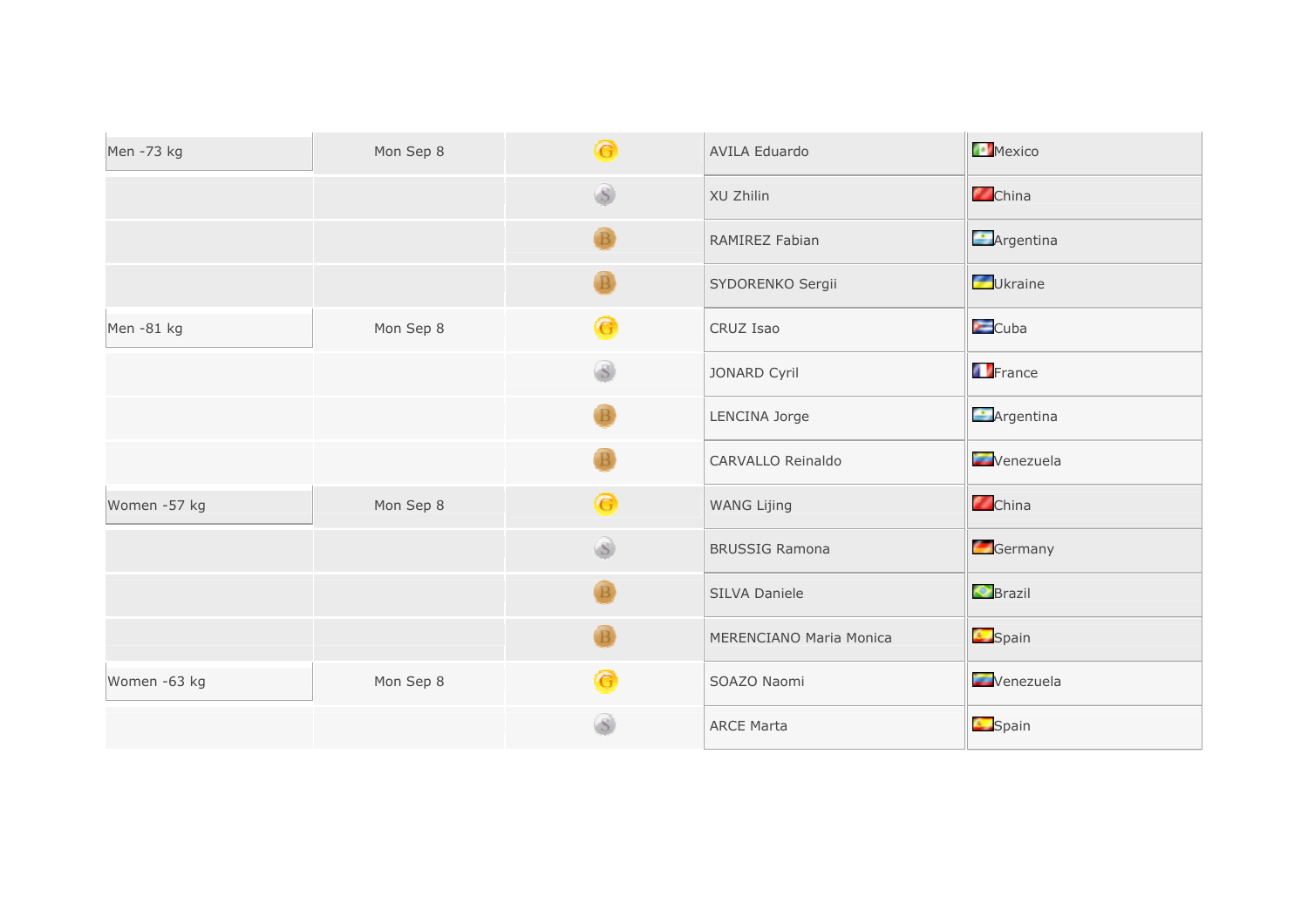|             |           |                | QUESSANDIER Angelique        | <b>T</b> France     |
|-------------|-----------|----------------|------------------------------|---------------------|
|             |           |                | KAZAKOVA Madina              | Russian Fed.        |
| Men -90 kg  | Tue Sep 9 | <mark>@</mark> | <b>KRETSUL Oleg</b>          | Russian Fed.        |
|             |           | (S)            | MAMMADOV Tofig               | <b>C</b> Azerbaijan |
|             |           |                | CUGNON de SEVRICOURT Olivier | France              |
|             |           |                | <b>INGRAM Samuel</b>         | Great Britain       |
| Men-100 kg  | Tue Sep 9 | G              | SILVA Antonio Tenorio        | <b>C</b> Brazil     |
|             |           |                | SARDAROV Karim               | <b>Azerbaijan</b>   |
|             |           |                | <b>CORTADA Juan Carlos</b>   | $\sum$ Cuba         |
|             |           |                | LYIVYTSKYI Mykola            | Ukraine             |
| Men +100 kg | Tue Sep 9 | ِ⊖             | ZAKIYEV Ilham                | <b>Azerbaijan</b>   |
|             |           | $\mathbf{S}$   | <b>WANG Song</b>             | China               |
|             |           |                | <b>TAURINES Julien</b>       | France              |
|             |           |                | <b>DEWALL Greg</b>           | United States       |